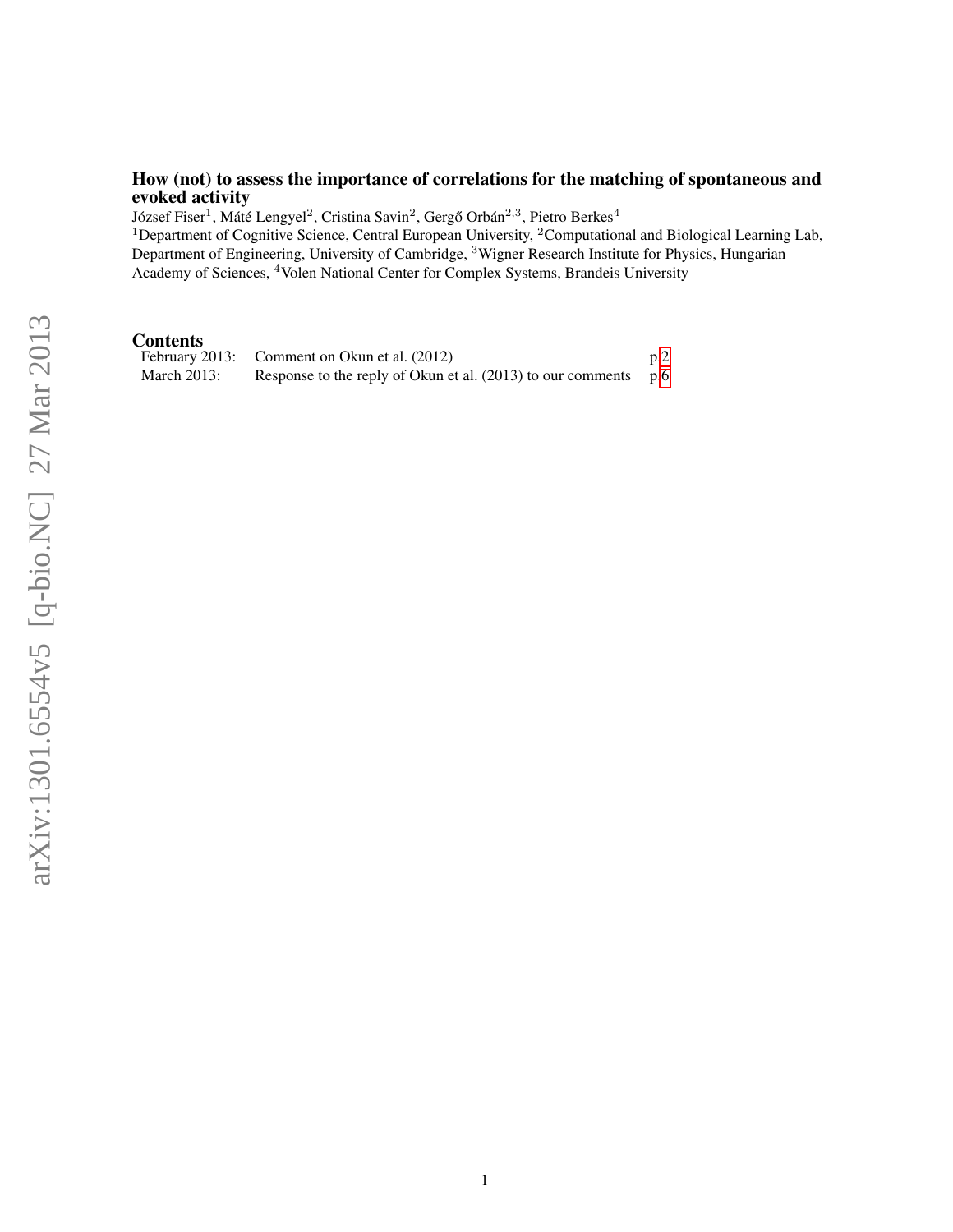# Comment on [Okun et al.](#page-3-0) [\(2012\)](#page-3-0)

In a recent publication, [Okun et al.](#page-3-0) [\(2012\)](#page-3-0) criticise our earlier paper [\(Berkes et al., 2011\)](#page-3-1) in which we analysed multi-neuron firing patterns in V1 of awake ferrets. We described a remarkably close match between the distribution of multi-neuron firing patterns during spontaneous activity (recorded in the absence of visual stimulation) and during evoked activity recorded while stimulating with naturalistic visual stimuli. We argued that this match confirmed predictions about the cortex implementing a statistically optimal internal model of the environment. In contrast, [Okun et al.](#page-3-0) claim that this match can be a consequence of trivial statistical properties of multi-neuron firing patterns, specifically fluctuations in overall population firing rates, and as such these epiphenomenal results are not indicative of optimal internal models. Below we explain that the analyses conducted by [Okun et al.](#page-3-0) suffer from both conceptual and statistical flaws which invalidate their interpretation of their own data. We also show that if the correct analyses are performed on our original data set, the claims of [Okun et al.](#page-3-0) regarding our findings do not hold and in fact these analyses provide additional support for our main conclusion.

Following the logic of [Berkes et al.,](#page-3-1) central to [Okun et al.'](#page-3-0)s analysis is the construction of a surrogate data set that respects as constraints some simple statistical properties of the experimentally measured distribution of multineuron firing patterns, but is otherwise as random as possible (it has maximum entropy given the constraints). One can then test whether there is a difference between the original results obtained with the real data and the results obtained using surrogate data. If no significant difference can be found, then the original results are deemed epiphenomenal. [Berkes et al.](#page-3-1) used the simplest possible such surrogate: a distribution under which all neurons fire independently from each other at their true observed firing rates – this has been a standard test for the role of correlations (of 2nd and higher order) in shaping the distribution of neural responses since the seminal paper of [Schneidman et al.](#page-3-2) [\(2006\)](#page-3-2). [Berkes et al.](#page-3-1) reported that this surrogate data set did not capture some essential aspects of the real neural responses [\(Berkes et al.,](#page-3-1) Fig. 3A-B) and thus that their results could not be trivially explained by single neuron firing rate dynamics.

Building on recent advances in the field of maximum entropy analyses of neural data (Tkačik et al., 2012), [Okun et al.](#page-3-0) go one step further and construct a more sophisticated surrogate, which preserves not only single neuron firing rates, but also the distribution of the number of co-active units at a time. This is an important control because, in general, this second constraint introduces correlations at all orders, without any functionally relevant pairwise coupling between neurons. Indeed, the number of degrees of freedom of this surrogate (a measure of its complexity) is still only linear in the number of units, as it is in the simple surrogate that only cares about single neuron firing rates, while in a true second-order surrogate [\(Schneidman et al., 2006\)](#page-3-2), that is able to capture the detailed pairwise (functional) connections between neurons, this measure scales quadratically with the number of units. The surrogate used by [Okun et al.](#page-3-0) is also appealing because it allows a simple biological interpretation: a network in which units are functionally disconnected (or randomly connected) but undergo synchronized fluctuations of activity would produce data whose statistics would match those of this surrogate (see Fig. 8 in [Okun](#page-3-0) [et al.\)](#page-3-0).

[Okun et al.](#page-3-0) then perform the following key analyses using this surrogate data:

- 1. They show that the surrogate data is very close to the true data recorded in A1 [\(Okun et al.,](#page-3-0) Fig. 3).
- 2. They replace both the true spontaneous and evoked activity distributions with their surrogate counterparts and show that some of the results of [Berkes et al.](#page-3-1) [\(Berkes et al.,](#page-3-1) Figs. 2B, 3A-B) can be replicated: the statistical dissimilarity between these surrogates can be minimal in adult animals both in A1 and V1 [\(Okun](#page-3-0) [et al.,](#page-3-0) Figs. 4B and 5) and substantially decrease over (simulated) development [\(Okun et al.,](#page-3-0) Figs. 7 and 8).

These analyses have questionable relevance for the earlier results of [Berkes et al.](#page-3-1) on both counts:

- 1. Assessing match between surrogate and true data.
	- a) [Okun et al.](#page-3-0) never demonstrate directly a match between surrogate and true data for their V1 recordings. Given that all the rest of their analyses pertaining directly to the results of [Berkes et al.](#page-3-1) (obtained in V1) are performed on the V1 data set [\(Okun et al.,](#page-3-0) Figs. 7-8), demonstrating this match would have been a necessary prerequisite for validating their approach.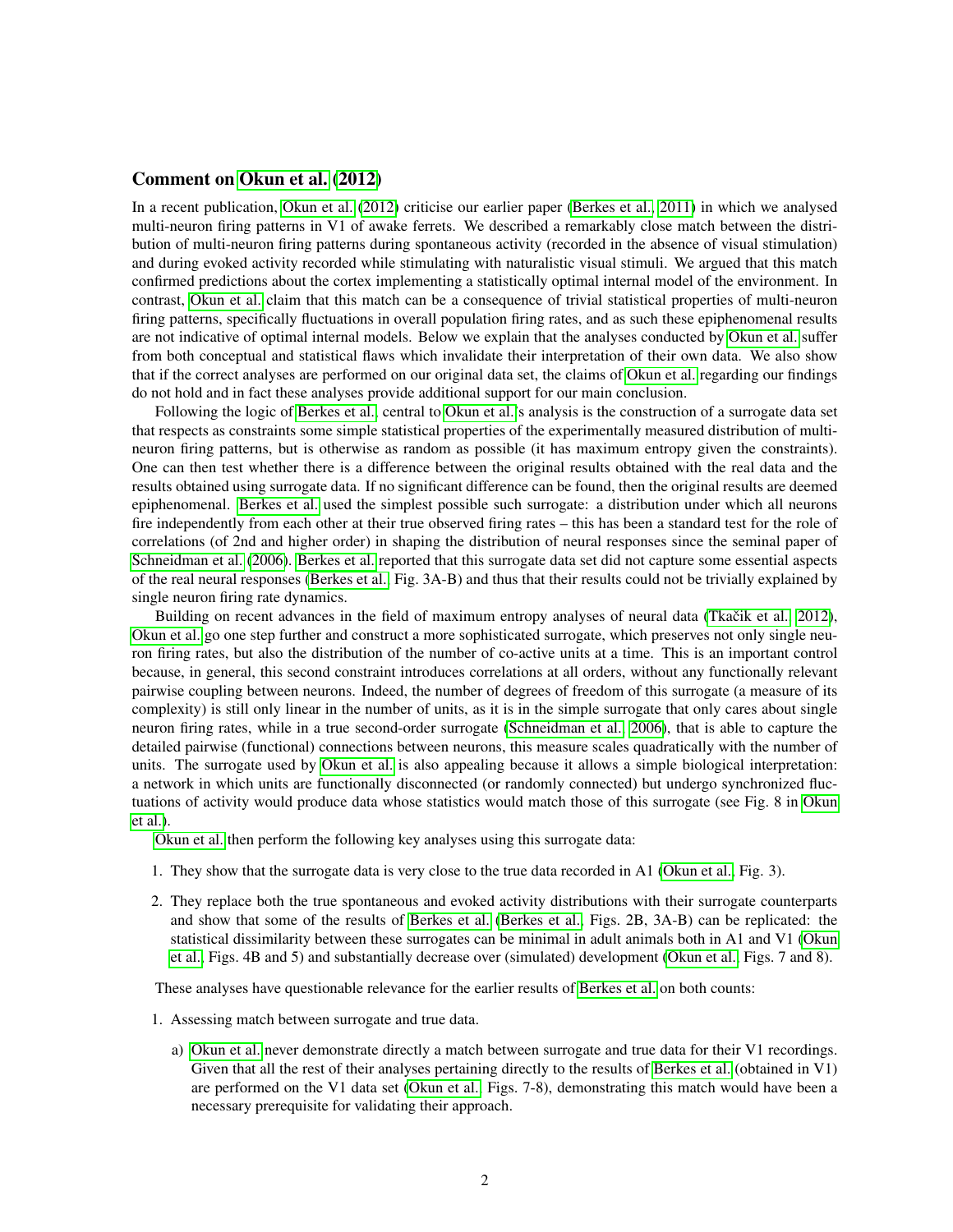- b) In fact, even for their A1 data, [Okun et al.'](#page-3-0)s own analyses do indicate a divergence between the surrogate and true data that appears to be significant [\(Okun et al.,](#page-3-0) Fig. 3B, difference between gray and red bars). This significance is never tested statistically, even though if there was a significant divergence that would invalidate their claims about their surrogate reproducing the relevant statistics of the true data (as is the case in their Fig. 4C, see below in point 2b).
- c) Repeating their analysis with their surrogate on the data set used in [Berkes et al.,](#page-3-1) we find that the divergence between real and surrogate data significantly increases over development (Spearman's  $\rho =$ 0.68,  $p = 0.005$  for spontaneous, and Spearman's  $\rho = 0.57$ ,  $p = 0.027$  for movie-evoked activities) and reaches highly significant levels in adult age groups (Fig. [1A](#page-4-0)).
- 2. Using surrogate-to-surrogate divergences.
	- a) Measuring the divergence between surrogate spontaneous and surrogate evoked activities, as [Okun et al.](#page-3-0) did, is prone to trivial outcomes. Imagine that the original spontaneous and evoked activities are truly being matched by all statistical measures. Then it follows, by definition, that their corresponding surrogate versions, which respect only a subset of these statistical measures, will also be automatically matched to each other.[∗](#page-2-0) (This is strictly true only if the divergence between the true distributions is zero, but will usually hold for small but non-zero divergences as well.) As expected, this effect can be demonstrated in the data set of [Berkes et al.](#page-3-1) using [Okun et al.'](#page-3-0)s surrogate: the divergence between surrogate spontaneous and surrogate movie-evoked activity significantly decreases over development (Spearman's  $\rho = -0.75$ ,  $p = 0.0014$ ) and reaches non-significant levels in adult animals (Fig. [1B](#page-4-0), purple bars). To illustrate that this effect is indeed trivial, we computed the same divergence with the simple surrogate used by [Berkes et al.](#page-3-1) respecting only single-neuron firing rates, and found qualitatively identical results (Spearman's  $\rho = -0.71, p = 0.003$ , Fig. [1B](#page-4-0), pink bars).
	- b) The appropriate way to establish the importance of higher-order statistics for matching two histograms is to perform analyses of the kind shown in Figure 3B of [Berkes et al.:](#page-3-1) surrogate spontaneous must be compared to true evoked activities (or vice versa). If it is only the lower order moments reproduced by the surrogate that matter for the original match between the true distributions, then this divergence using the surrogate should be similar to that computed between the true distributions. By inversion, a substantially larger surrogate-to-true divergence than true-to-true divergence would indicate that higher order correlations were important for the original true-to-true divergence. [Okun et al.](#page-3-0) show only a single example of such an analysis using their A1 (but not V1) data [\(Okun et al.,](#page-3-0) Fig. 4C) and even this analysis is inconclusive at best. According to their conclusion from this analysis, not supported by any statistical test, there is no substantial difference between surrogate-to-true and true-to-true divergences – even though their figure suggests that there is (the green dots are visibly above the diagonal). In fact, [Okun et al.](#page-3-0) themselves acknowledge that the difference they found in their divergences is due to the inappropriate fit of their surrogate to their real data in the first place [\(Okun et al.,](#page-3-0) Fig. 3B, see point 1b above). This assessment seems to be correct, but it also points to a crucial flaw undermining their ensuing claims as explained above: when surrogate-to-true divergences are larger than true-to-true divergences then higher-order correlations do play a major role.
	- c) Most importantly, when the correct surrogate-to-true analysis is performed on our data, we find that in contrast to true-to-true divergences (Fig. [1C](#page-4-0), red bars), surrogate-to-true divergences do not decrease significantly over time (Spearman's  $\rho = -0.32, p = 0.246$ ) and remain significantly above baseline even in adult animals (Fig. [1C](#page-4-0), purple bars), further strengthening [Berkes et al.'](#page-3-1)s earlier results obtained using the simpler surrogate analysis (Fig. [1C](#page-4-0), pink bars).

In summary, we concur with the spirit of [Okun et al.'](#page-3-0)s work: showing a low (and developmentally decreasing) divergence between spontaneous and evoked activities is necessary but not sufficient for claiming statistical

<span id="page-2-0"></span><sup>∗</sup>As an example, imagine that there are two data sets, each with complicated non-Gaussian looking histograms. We create a Gaussian surrogate for each, matching their mean and variance. If the original histograms looked the same in all their gory detail, their Gaussian surrogates will also look the same – but this does not mean that the original histograms didn't match in ways that went beyond their mean and variance (Fig. [2A](#page-8-0)).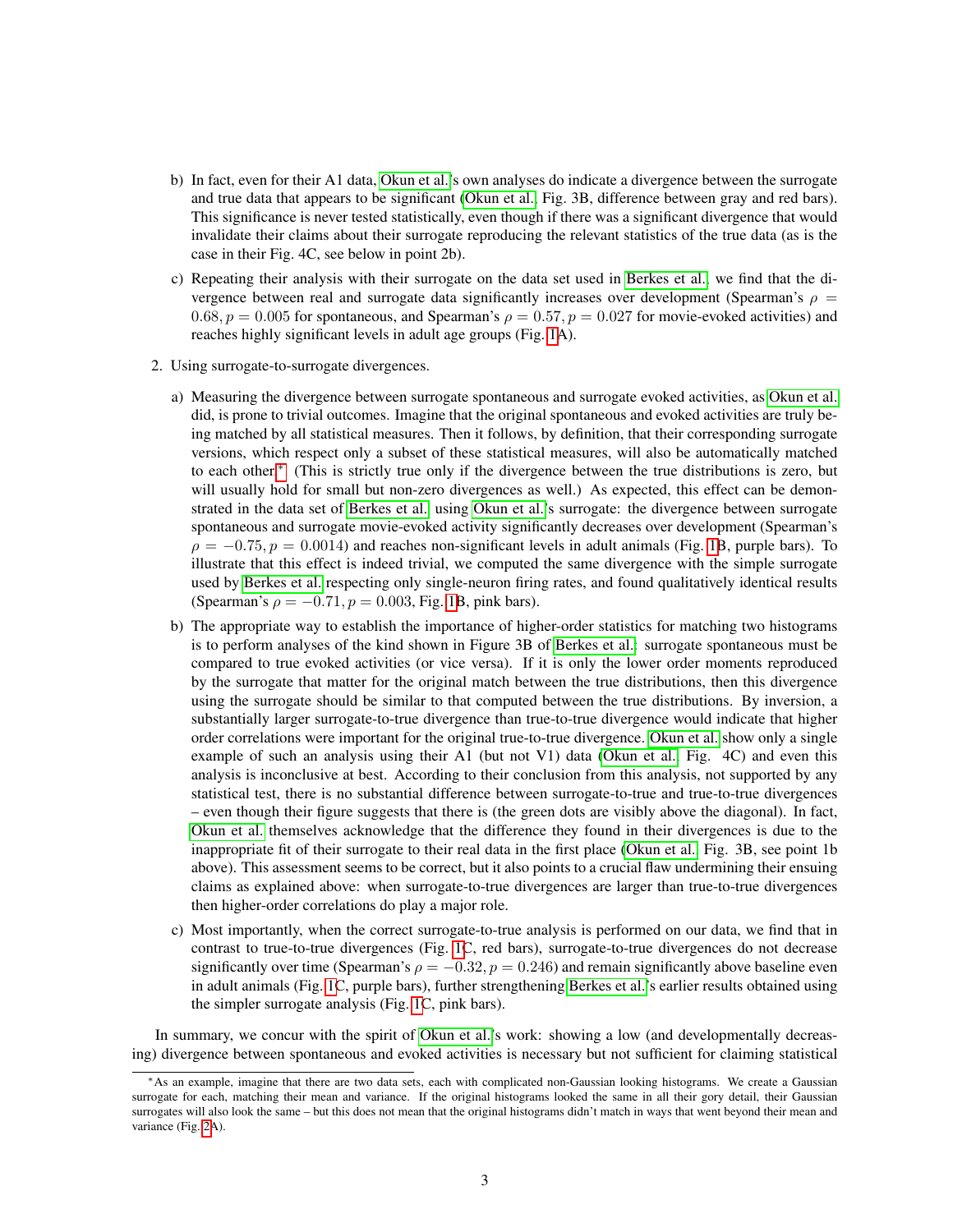optimality. In fact, this is in line with the approach already taken by [Berkes et al.](#page-3-1) who provided a set of controls specifically to address this issue, including controls for the effects of spatial correlations, temporal correlations, and stimulus statistics. [Okun et al.](#page-3-0) elaborate on one of these controls, concerning spatial correlations. Indeed, the surrogate they proposed as an improved control does allow for a more stringent test of trivial factors affecting spatial correlations than the simple surrogate normally used [\(Schneidman et al., 2006;](#page-3-2) [Berkes et al., 2011\)](#page-3-1). In that respect, their paper represents an important contribution which will be a useful addition to the toolbox of maximum entropy models in systems neuroscience [\(Schneidman et al., 2006;](#page-3-2) Tkačik et al., 2012).

Unfortunately, however, there are two reasons why the conclusions [Okun et al.](#page-3-0) drew from their otherwise useful surrogate are questionable. First, the way they ended up using this surrogate in their analyses was mostly inappropriate to the main question they tried to address, and thus provided trivial results. (And in those cases in which their analysis was appropriate, in their Fig. 4C, their results seem to agree with those reported in [Berkes](#page-3-1) [et al.\)](#page-3-1) Second, we performed the correct analyses with their surrogate on our data, and found that these provide additional support for the main conclusion of [Berkes et al.:](#page-3-1) the match between spontaneous and movie-evoked activities in the visual cortex is remarkable, cannot be explained by trivial statistical properties and it is, therefore, indicative of statistically optimal internal models in the cortex.

## References

- <span id="page-3-1"></span>Berkes P, Orbán G, Lengyel M, Fiser J (2011) Spontaneous cortical activity reveals hallmarks of an optimal internal model of the environment. *Science* 331:83–87.
- <span id="page-3-0"></span>Okun M, Yger P, Marguet SL, Gerard-Mercier F, Benucci A, Katzner S, Busse L, Carandini M, Harris KD (2012) Population rate dynamics and multineuron firing patterns in sensory cortex. *J Neurosci* 32:17108–19.
- <span id="page-3-2"></span>Schneidman E, Berry, 2nd MJ, Segev R, Bialek W (2006) Weak pairwise correlations imply strongly correlated network states in a neural population. *Nature* 440:1007–12.
- <span id="page-3-3"></span>Tkačik G, Marre O, Mora T, Amodei D, Berry, 2nd MJ, Bialek W (2012) The simplest maximum entropy model for collective behavior in a neural network. *arXiv preprint arXiv:1207.6319*.

An abbreviated version of this text has also been posted as a Letter to the Editor of the *Journal of Neuroscience* as a reply to [Okun et al.](#page-3-0) [\(2012\)](#page-3-0).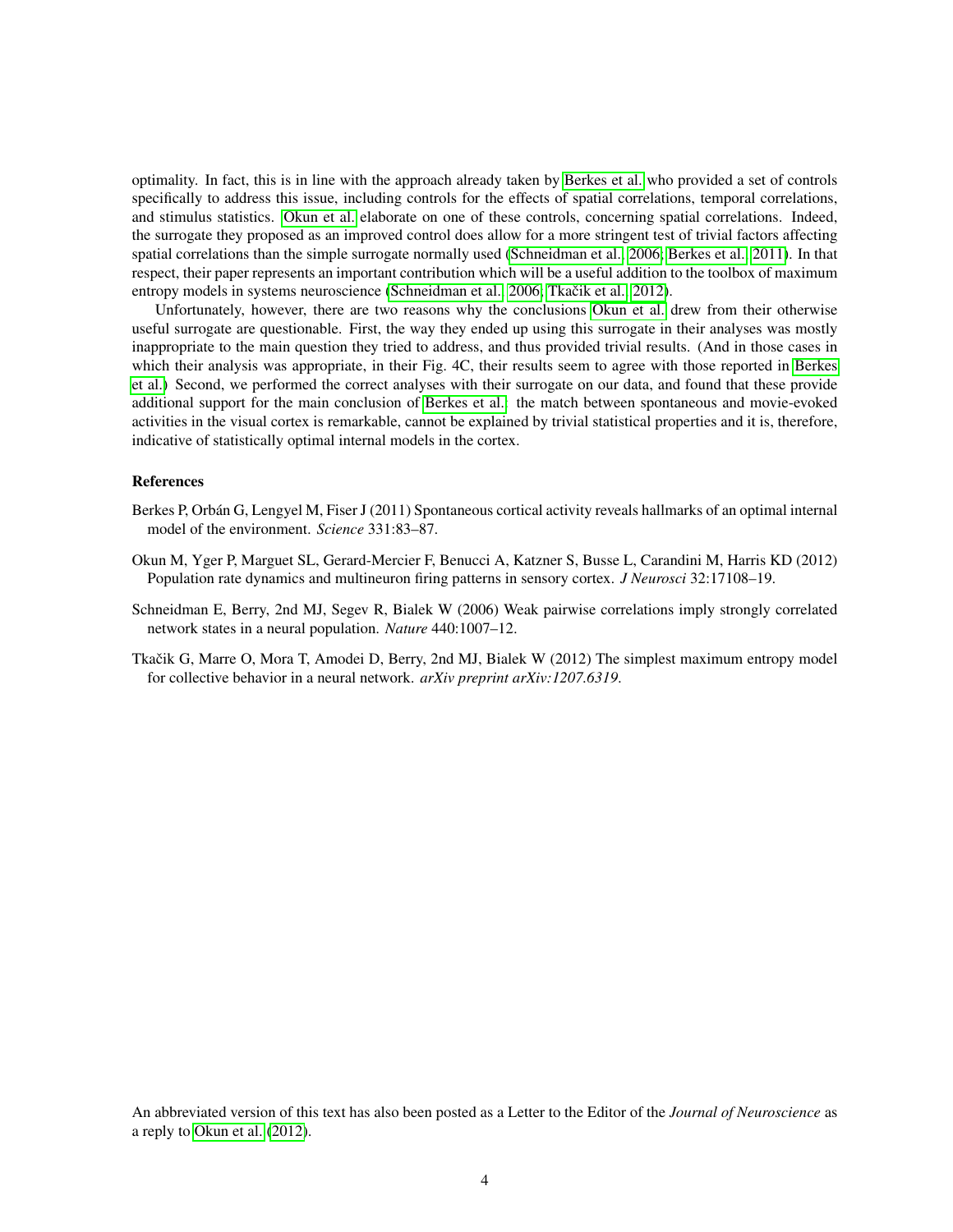<span id="page-4-0"></span>

## Figure 1.

A. Divergences between true activity distributions and their surrogate counterparts. As a reference, the dashed and dotted lines show the average of the within-condition baselines (dotted for S, dashed for M), computed with within-condition data split into two halves.

B. Divergences between movie-evoked (M) and spontaneous (S) activities using the true data (red bars), the surrogate used by [Okun et al.](#page-3-0) respecting single neuron firing rates and population rate distributions (purple bars), and the original surrogate used by [Berkes et al.](#page-3-1) respecting only single neuron firing rates (pink bars). Red bars and dashed line are reproduced from [Berkes et al.](#page-3-1)

C. Divergences between true movie evoked and the true (red bars) surrogate spontaneous activities (purple bars: [Okun et al.'](#page-3-0)s surrogate, pink bars: [Berkes et al.'](#page-3-1)s surrogate). Red and pink bars and dashed line (computed as in panel A) are reproduced from [Berkes et al.](#page-3-1)

Asterisks denote significant differences from respective baselines (A, B) or between bars (C),  $^*p < 0.05, ^{**}p <$  $0.01$ ,\*\*\*  $p < 0.001$ , m-test (for details see [Berkes et al.\)](#page-3-1).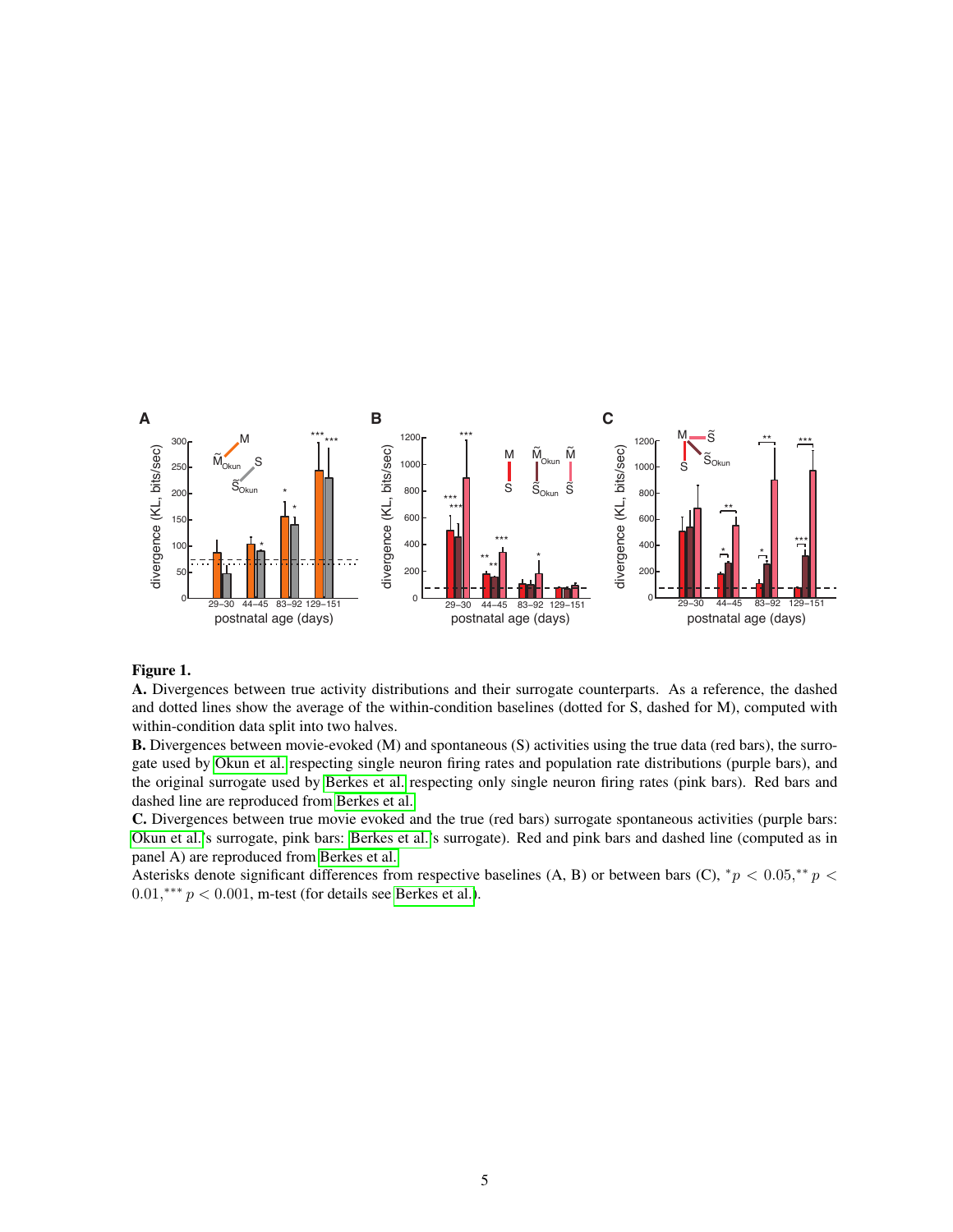# Response to the reply of [Okun et al.](#page-7-0) [\(2013\)](#page-7-0) to our comments

Following our comment (above) on their original paper [\(Okun et al., 2012\)](#page-3-0), [Okun et al.](#page-7-0) [\(2013\)](#page-7-0) recently published a reply. Our summary for where this discussion stands is the following. There are two general points that [Okun et al.](#page-3-0) (2012, 2013) made about how the learning of internal models could and should be tested in experiments, which we agree with in principle, although with some important qualifications. There are also two important specific points about their own results and analyses of data, and the way they interpreted those results, that we disagree with and still find technically flawed. In our view, these flaws will need to be corrected and some of the main conclusions of [Okun et al.](#page-3-0) [\(2012\)](#page-3-0) will need to be revisited in light of these analyses. We detail these points below.

### *Agreement on general points*

Looking at KL divergences (or any other similar measure of divergence) between spontaneous and evoked activities alone cannot be taken as conclusive evidence that an internal model of the environment has been brought about by learning. We could not agree more and have never in fact said otherwise. In our original paper, we wrote that our findings "do not address the degree to which statistical adaptation in the cortex is driven by visual experience or by developmental programs" [\(Berkes et al., 2011\)](#page-3-1), and thus interpreted our results as a sign of adaptation (learning-driven or otherwise), not learning *per se*. [†](#page-5-0) Thus, [Okun et al.'](#page-3-0)s statement that our result alone "does not indicate that an environmental model has been learned" echoes our earlier views. However, we now also have results from newer experiments using lid-sutured animals that had no normal vision until the moment of the tests [\(Fiser et al., 2012;](#page-7-1) [Savin et al., 2013\)](#page-7-2). These results, to which [Okun et al.](#page-7-0) also refer and which we will present in detail elsewhere, have since provided additional evidence clearly indicating, at least in the oldest age group, that visual experience does have a significant role in the specificity of the match between evoked and spontaneous activities. This is compatible with stimulus specificity only emerging in this age group in control animals [\(Berkes et al.](#page-3-1) [\(2011\)](#page-3-1), Fig. 4). Strangely, [Okun et al.](#page-7-0) interpret these results of ours as evidence for specifically non-learning related changes driving adaptation in all but the last age group. However, it is important to note that even in the first three age groups our results do not exclude forms of learning that our manipulation (lid suture) did not affect (such as cross-modal learning, learning from low spatial frequencies, etc), or our data recording and analyses techniques were unable to pick up. Thus, [Okun et al.'](#page-7-0)s interpretation is not quite warranted.

It is important to control for the effects of populations rate fluctuations in maximum entropy model-based analyses of the role of correlations. We agree with this statement, too. To make the historical context clear: at the time of the publication of [Berkes et al.](#page-3-1) [\(2011\)](#page-3-1), the "standard" way of demonstrating the importance of correlations in maximum entropy analyses was to follow [Schneidman et al.](#page-3-2) [\(2006\)](#page-3-2) and compare the true data to the simple surrogate that only controls for single neuron firing rates but not for the population rate distribution. This is precisely the practice we followed in [Berkes et al.](#page-3-1) [\(2011\)](#page-3-1). The contribution of [Okun et al.](#page-3-0) [\(2012\)](#page-3-0) and others (Tkačik et al.,  $2012$ ) is that they suggested a more stringent test, controlling for the effects of population rate fluctuations, which warrants the revisiting of *all* earlier results that used just the simpler surrogate. We have now revisited our results published in [Berkes et al.](#page-3-1) [\(2011\)](#page-3-1), and confirmed them (see above, Fig. [1\)](#page-4-0), and it would be interesting to see which other earlier results (such as [Schneidman et al., 2006,](#page-3-2) and, importantly, the results of [Okun et al., 2012](#page-3-0) themselves, as we argue below) survive this new, more stringent test.

## *Disagreement on specific results and interpretations in [Okun et al.](#page-3-0) [\(2012\)](#page-3-0)*

Population rate fluctuations account for most of the seemingly correlation-driven effects in the data of [Okun](#page-3-0) [et al.](#page-3-0) [\(2012\)](#page-3-0) which therefore implies that they offer an alternative explanation of the results of [Berkes et al.](#page-3-1) [\(2011\)](#page-3-1). In our comment on their paper (see above) we stated that this conclusion by [Okun et al.](#page-3-0) [\(2012\)](#page-3-0) rests on performing the wrong comparison of divergences that were computed with their otherwise valuable new surrogate. In their reply, [Okun et al.](#page-7-0) [\(2013\)](#page-7-0) dismiss our criticism by stating that "the point [of their paper, [Okun et al.,](#page-3-0)

<span id="page-5-0"></span> $^{\dagger}$ A simple content analysis of [Berkes et al.](#page-3-1) [\(2011\)](#page-3-1) shows 13 occurrences of words with a root "adapt" and 0 occurrence of words starting with "learn".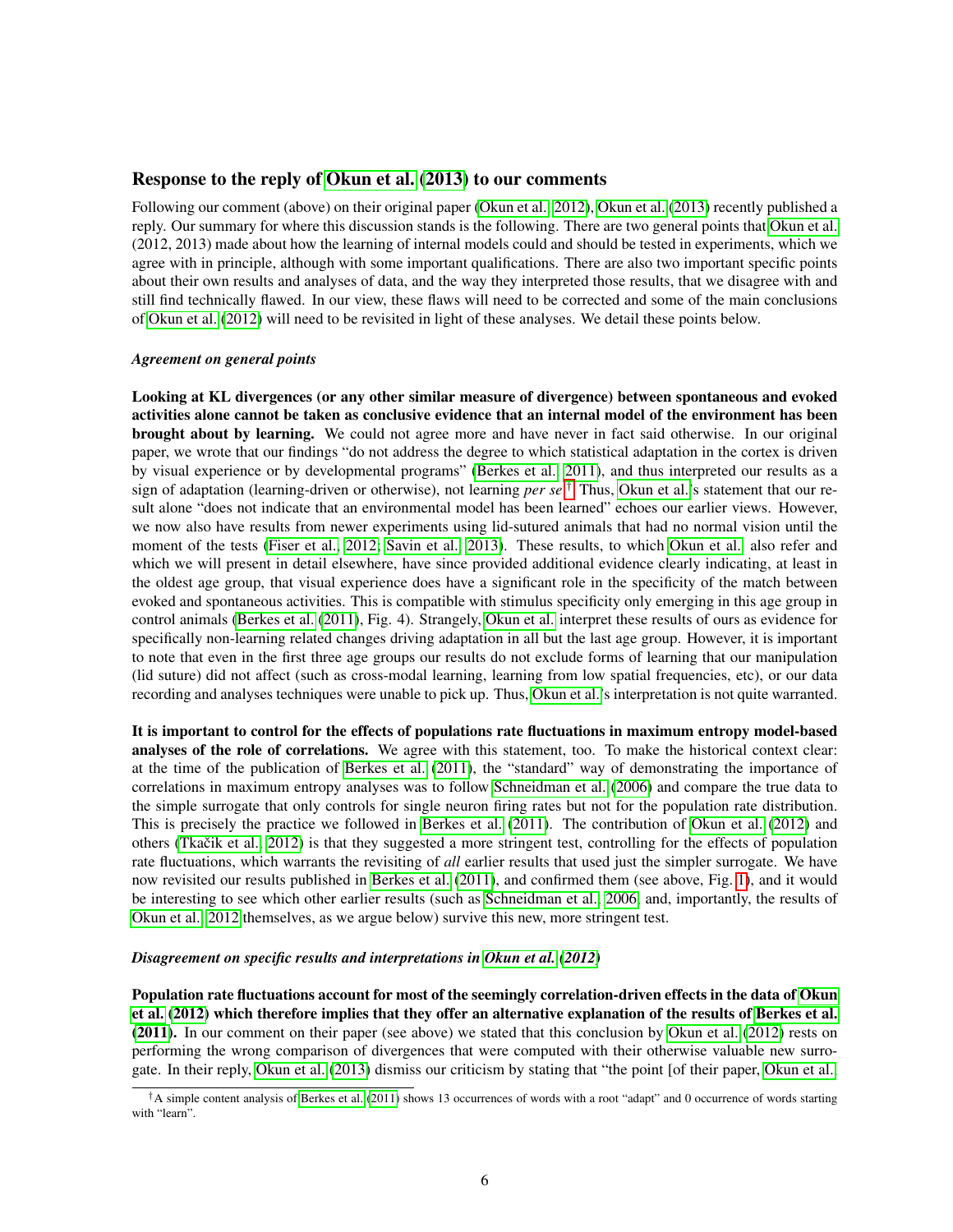[2012\]](#page-3-0) was not that P and  $\hat{P}^{\ddagger}$  are identical" and that "the relationship of  $D[P\|\hat{Q}]$  and  $D[P\|Q]$  was not central [to their analysis]". However, as we said before and explain in more detail below in a separate section, this is precisely the shortcoming of their approach that should be mended: analyzing those relationships would have been crucial to support their claims about the (un)importance of true pairwise correlations, and the analysis they chose instead to perform (comparing  $D[P||Q]$  with  $D[P_{Okun}||\dot{Q}_{Okun}]$ ) is not only much more indirect in general than the analyses we suggested and performed on our data (computing  $D[P||\tilde{P}_{Okun}]$  and also comparing  $D[P||Q]$  with  $D[P||Q<sub>Okun</sub>]$ , but in this case it also leads to wrong conclusions. Importantly, while we have taken seriously the issues they had raised and re-analyzed our data using the surrogate they suggested, thus confirming the crucial (and developmentally increasing) importance of true pairwise (and higher order) correlations for the matching of spontaneous and evoked activities in our data set (see above), Okun et al. did not perform the analyses we pointed out were necessary on their data set. As a result, judging from the analyses they have conducted so far, there is no indication that the important effects of true pairwise correlations shown in our data set are not present in theirs – although the final word can only be said once they perform the correct analyses on their data set.

A random network, such as that shown in [Okun et al.](#page-3-0) [\(2012\)](#page-3-0), could reproduce the key results of [Berkes et al.](#page-3-1) [\(2011\)](#page-3-1) When making this claim, [Okun et al.](#page-7-0) continue to ignore one of the most important controls we already presented in [Berkes et al.](#page-3-1) [\(2011\)](#page-3-1). In fact, precisely to address this issue, we performed in our original paper [\(Berkes](#page-3-1) [et al., 2011\)](#page-3-1) additional tests using evoked activities obtained using different kinds of artificial stimulus ensembles (block noise or drifting gratings), and showed that the divergence of these evoked activities from spontaneous activity was significantly larger than the original divergence obtained using natural image movie-evoked activities (see Figure 4 therein). This shows that the cortex is indeed specifically adapted for natural stimuli. Given the importance of this control, it is puzzling why nowhere in [Okun et al.'](#page-3-0)s original paper (2012) or in their latest reply (2013) there is any reflection on how their random network fares on it. Therefore, in lack of evidence otherwise, we are led to believe that this control clearly rules out the random-network account of our results proposed by [Okun et al.](#page-3-0)

As a final conclusion, before we present our detailed argument about the right comparison of divergences below, we want to stress again that in our view the challenge is now for [Okun et al.](#page-3-0) [\(2012\)](#page-3-0) to correct these technical flaws by using the right divergences and comparisons on the data they recorded, and by performing all necessary tests on their simulations, before they draw conclusions about their own results and those presented in [Berkes et al.](#page-3-1) [\(2011\)](#page-3-1).

### *Detailed comments on the right comparison of divergences*

In their reply to our comment, [Okun et al.](#page-7-0) [\(2013\)](#page-7-0) argue that instead of performing the analyses we suggested and performed on our data (computing  $D[P||\tilde{P}_{Okun}]$  and also comparing  $D[P||Q]$  with  $D[P||\tilde{Q}_{Okun}]$ ), the comparison of D[P||Q] with D[ $\tilde{P}_{Okun}$  || $\tilde{Q}_{Okun}$ ] is the relevant analysis to perform.<sup>[§](#page-6-1)</sup> In their eyes, the fact that the difference between these divergences is small supports their claim that "word distributions primarily reflect changes in population rate dynamic". This is despite the fact that they agree with us that a finding that both divergences are zero (or close to it) is uninformative as to the importance of correlations (or in general, statistics not controlled by maximum entropy surrogates, Fig. 2A). In contrast, note that the divergence we suggest should be used,  $D[P||Q_{Okun}]$ , is able to dissect the role of higher-order statistical structure in causing a match between two distributions in this case (Fig. [2A](#page-8-0)).

Interestingly, [Okun et al.](#page-7-0) [\(2013\)](#page-7-0) insist that when the individual divergences,  $D[P||Q]$  and  $D[P_{Okun}||\dot{Q}_{Okun}]$ , are significantly larger than zero, comparing them is still meaningful. Unfortunately, this is simply not the case: in general, comparing  $D[P||Q]$  with  $D[P||Q]$  (where X is some maximum entropy surrogate of X) can be very misleading for two reasons. First, because the way differences between different kinds of statistics (e.g. moments) of two distributions jointly determine the total Kullback-Leibler (KL) divergence between two distributions is highly

<span id="page-6-1"></span><span id="page-6-0"></span><sup>&</sup>lt;sup>‡</sup>Where their  $\hat{P}$  is  $\tilde{P}_{Qkun}$  in our notation, and P and Q can stand for movie-evoked (M) or spontaneous (S) activities.

 $\S$ To be precise: for their A1 data they did actually perform the tests we propose, but still drew conclusions from the other test, which we think is misleading, for their V1 data they did not even perform the tests that would have been necessary.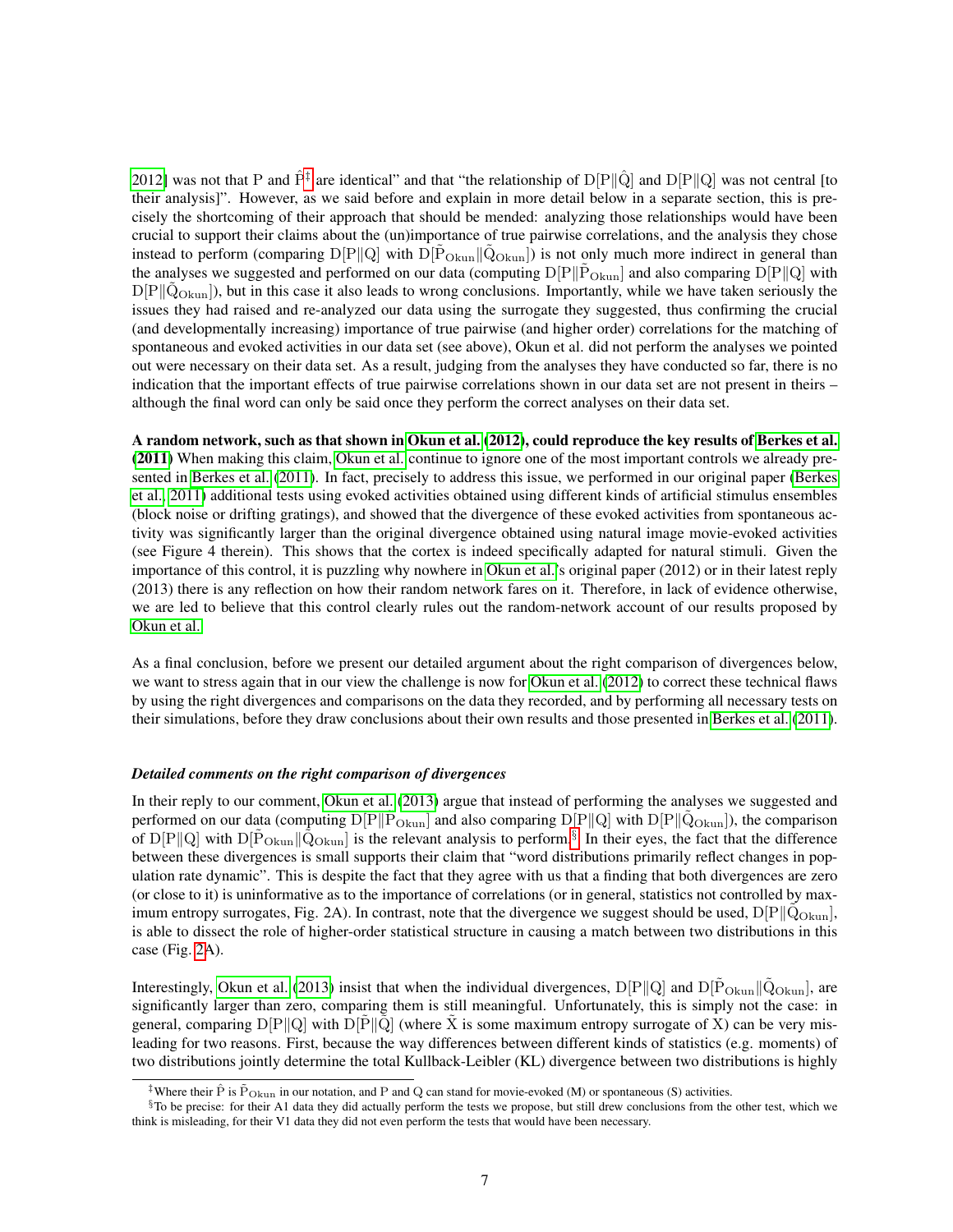non-linear. Second, because the KL divergence is not a proper metric. Fig. [2B](#page-8-0) shows two examples in which both  $D[P\|Q]$  and  $D[P\|Q]$  are large and are very close to each other. However, in one case (Fig. [2B](#page-8-0), top) they only differ in their lower order moments (which are being controlled by the maximum entropy surrogates), while in the other case (Fig. [2B](#page-8-0), bottom) they differ both in these lower order moments and in higher order moments (that are not controlled by the maximum entropy surrogates). In general, it can also be seen (Fig. [2C](#page-8-0)) that  $D[P||Q]$  varies non-monotonically as the differences between  $P$  and  $Q$  in higher-order statistics change, such that any arrangement of  $D[P||Q]$  being greater or smaller than  $D[P||Q]$  is possible. Therefore, it is not at all necessarily true that the difference of these two divergences are zero when their higher-order statistics match. This demonstrates that the fact that  $D[P||Q]$  and  $D[P||Q]$  are large and nearly identical, may be a reflection of "a property specific to word distributions recorded in the sensory cortex" [\(Okun et al., 2013\)](#page-7-0), but it tells us nothing about the role of higherorder statistical structure in causing a mismatch between P and  $Q$  – which is what the original claim of [Okun et al.](#page-3-0) [\(2012\)](#page-3-0) was about. Note that our suggested divergence cannot resolve this issue either (Fig. [2B](#page-8-0)), and consequently, we never made any conjectures from the large-divergence case. As a side note, it would be interesting to see whether there are other divergence-comparisons that may be useful in this case.

In summary, while the comparison [Okun et al.](#page-3-0) advocate is unable to resolve, in general, the role of correlations in the case of either a match or a mismatch between evoked and spontaneous activities, the comparison we proposed and used throughout can resolve this role in a match (but not in a mismatch). Thus, while using the correct comparison we have convincingly demonstrated that in our data set, correlations do play a major role in shaping neural activities and causing a match between evoked and spontaneous activities, [Okun et al.](#page-3-0) still need to perform these analyses, especially on their V1 data set. Until these analyses are performed, their claims about the (un)importance of correlations in their data set, including the schematic of the relative distances between distributions they pre-sented (Fig.1 in [Okun et al., 2013\)](#page-7-0) remains unjustified and potentially misleading. In fact, looking at the correct divergences in our data set, the version of their schematic would look rather different in adult animals: P and Q would be close (D[M||S] = 100, Fig. [1B](#page-4-0) and C red), so would be  $\tilde{P}_{Okun}$  and  $\tilde{Q}$  (D[ $\tilde{M}_{Okun}$ || $\tilde{S}_{Okun}$ ] = 100, Fig. 1B purple), but the cross-distances would be much larger (D[M|| $\tilde{M}_{Okun}$ ] = 200, Fig. [1A](#page-4-0) orange; D[S|| $\tilde{S}_{Okun}$ ] = 200, Fig. [1C](#page-4-0) purple;  $D[M||\tilde{S}_{Okun}] = 300$ , Fig. 1C purple).

## References

- Berkes P, Orbán G, Lengyel M, Fiser J (2011) Spontaneous cortical activity reveals hallmarks of an optimal internal model of the environment. *Science* 331:83–87.
- <span id="page-7-1"></span>Fiser J, Savin C, Berkes P, Chiu C, Lengyel M (2012) Visual experience drives the increase in similarity between spontaneous and stimulus evoked activity in V1. In: Society for Neuroscience Meeting.
- <span id="page-7-0"></span>Okun M, Yger P, Harris KD (2013) How (not) to assess the importance of correlations for the matching of spontaneous and evoked activity: a response. *arXiv preprints arXiv:1303.3287*.
- Okun M, Yger P, Marguet SL, Gerard-Mercier F, Benucci A, Katzner S, Busse L, Carandini M, Harris KD (2012) Population rate dynamics and multineuron firing patterns in sensory cortex. *J Neurosci* 32:17108–19.
- <span id="page-7-2"></span>Savin C, Berkes P, Fiser J, Lengyel M (2013) Similarity between spontaneous and sensory-evoked activity does suggest learning in the cortex. In: Cosyne.
- Schneidman E, Berry, 2nd MJ, Segev R, Bialek W (2006) Weak pairwise correlations imply strongly correlated network states in a neural population. *Nature* 440:1007–12.
- Tkačik G, Marre O, Mora T, Amodei D, Berry, 2nd MJ, Bialek W (2012) The simplest maximum entropy model for collective behavior in a neural network. *arXiv preprint arXiv:1207.6319*.